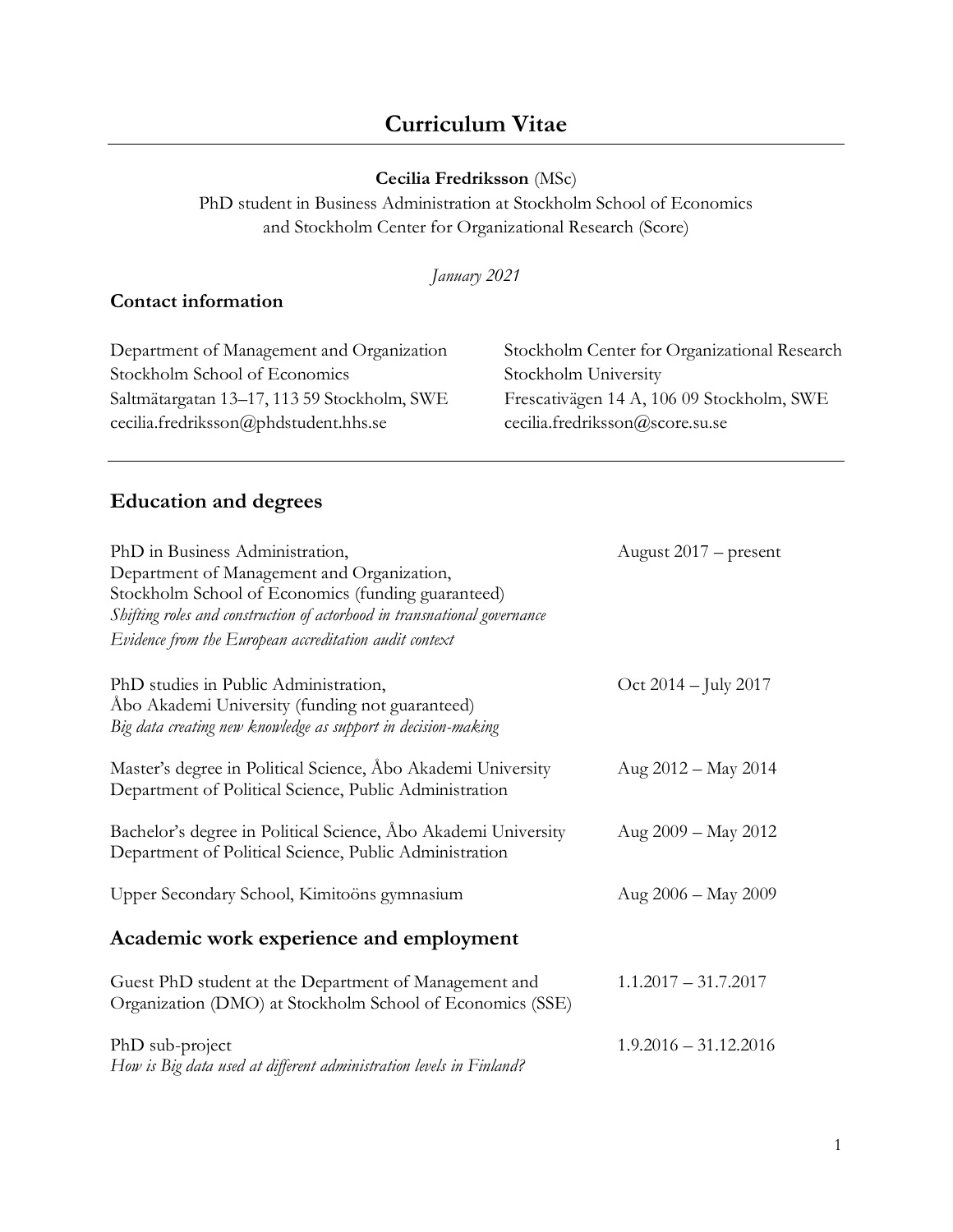| Research assistant, Abo Akademi University<br>Eurooppalainen hallintorakenne vertailussa (EUHAVE)                                          | $1.7.2016 - 31.8.2016$              |
|--------------------------------------------------------------------------------------------------------------------------------------------|-------------------------------------|
| Guest PhD student at Stockholm Center for Organizational<br>Research (Score)                                                               | $1.2.2016 - 30.6.2016$              |
| Project researcher, Abo Akademi University<br>Big Cities meet Big Data (City of Turku, ÅAU, UTU)                                           | $1.6.2015 - 31.1.2016$              |
| Project Researcher, Åbo Akademi University<br>Experiment of Deliberative Democracy                                                         | $1.10.2014 - 31.5.2015$             |
| Conference Secretary, D:CE Final Conference 27-28.5 2015<br><b>International Conference</b>                                                | $1.10.2014 - 31.5.2015$             |
| Conference Secretary, Finnish Political Science Association<br>XLVII Annual Conference 19-20.3 2015<br>National Conference                 | $1.10.2014 - 31.5.2015$             |
| Project Researcher, Åbo Akademi University<br>State-formation and democratization in comparative perspective                               | $16.8.2014 - 31.5.2015$             |
| Trainee, Åbo Akademi University<br>Department of Political Science                                                                         | $16.5.2014 - 15.8.2014$             |
| Research Assistant, Åbo Akademi University<br>State-formation and democratization in comparative perspective                               | $15.1.2014 - 15.5.2014$             |
| Evaluation of municipality fusions in 2009<br>Town of Parainen (Pargas stad)                                                               | $18.6.2012 - 31.10.2012$            |
| Evaluation of municipality fusions in 2009<br>Municipality of Kemiönsaari (Kimitoöns kommun)                                               | $18.6.2012 - 31.10.2012$            |
| <b>Teaching experience</b>                                                                                                                 |                                     |
| Teaching assistant (SSE) in the academic course<br>Management I: Organizing (BE101/193)<br>Bachelor level, Stockholm School of Economics   | $1.7.2010 - 31.12.2020$<br>80 hours |
| Lecture (2 x 45 min): Structural framework<br>Management I: Organizing (BE101/193)<br>Bachelor level, Stockholm School of Economics        | 28.10.2020                          |
| Lecture (3 x 45 min): Conducting Interviews<br>Bachelor Thesis Degree in Management (619)<br>Bachelor level, Stockholm School of Economics | 11.2.2019                           |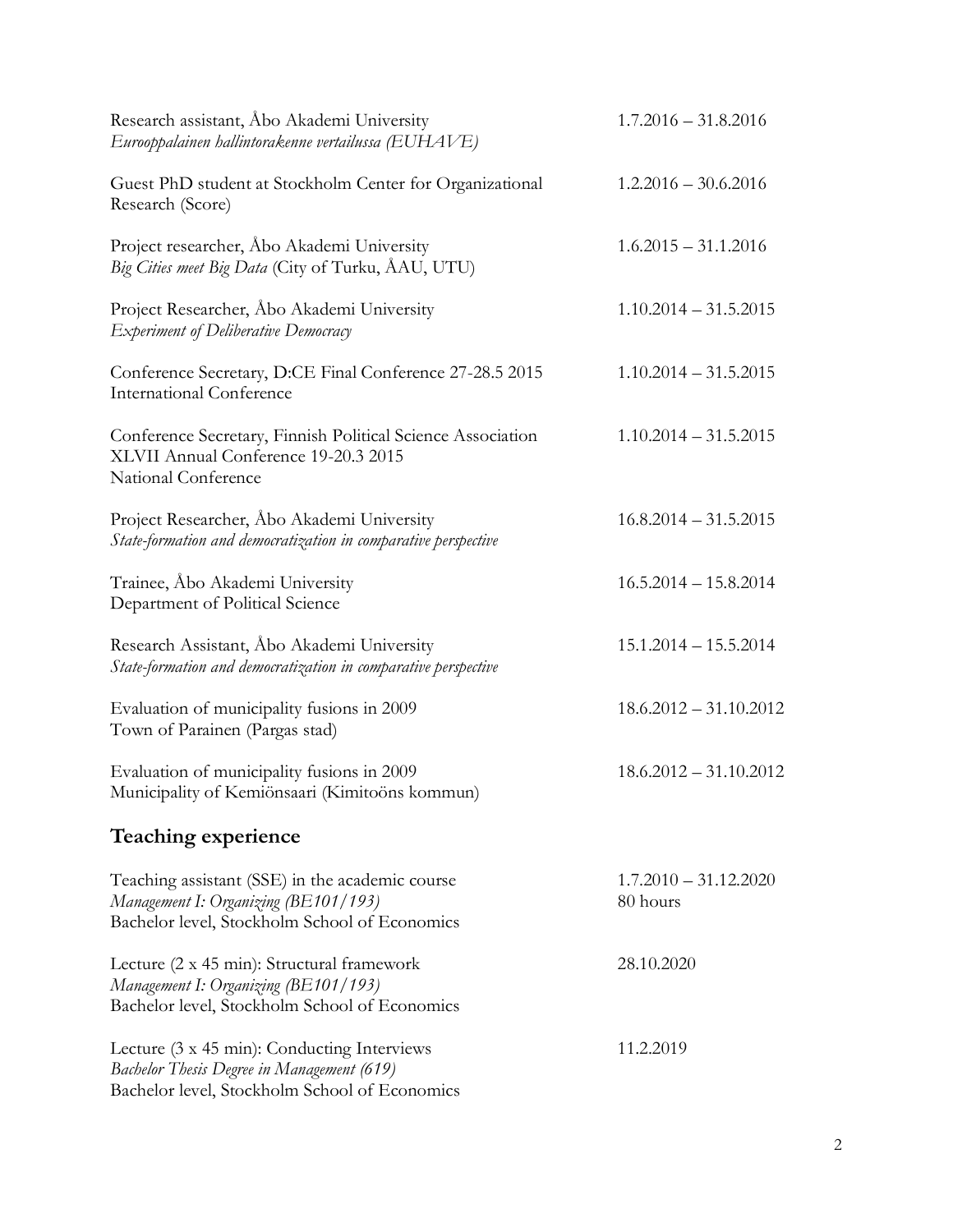| Teaching assistant (SSE) in the academic course<br>Research Methods for Solving Business Challenges (1314)<br>Master level, Stockholm School of Economics         | $1.9.2018 - 30.11.2018$<br>160 hours |
|-------------------------------------------------------------------------------------------------------------------------------------------------------------------|--------------------------------------|
| Lecture (4 x 45 min): Big data for management knowledge<br>Research Methods for Solving Business Challenges (1314)<br>Master level, Stockholm School of Economics | 13.9.2017                            |
| Teaching assistant (SSE) in the academic course<br>Research Methods for solving Business Challenges (1314)<br>Master level, Stockholm School of Economics         | $1.9.2017 - 30.11.2017$<br>160 hours |
| Responsible teacher (AAU) for the academic course<br>Academic study skills                                                                                        | $31.8.2015 - 31.1.2016$              |

# **Publications**

#### **Journal publications**

Fredriksson, C. (2018). Big data creating new knowledge as support in decision-making: Practical examples of big data use and consequences of using big data as decision support. *The Journal of Decision Systems.* <https://doi.org/10.1080/12460125.2018.1459068>

Anckar, C., & Fredriksson, C. (2018). Classifying political regimes 1800–2016: a typology and a new dataset. *European Political Science*. doi:10.1057/s41304-018-0149-8

Fredriksson, C., Mubarak, F., Tuohimaa, M., & Zhan, M. (2017). Big Data in the Public Sector: A Systematic Literature Review. *Scandinavian Journal of Public Administration, 21*(3), 39-62.

Zhan, M., Fredriksson, C., & Widén, G. (2016). Knowledge Management from a Big Data Perspective. *Informaatiotutkimus, 35*(3), 85-86.

#### **Other scientific publications and work**

Kettunen, P., Sandberg, S., & Fredriksson, C. (2016). A comparison of European state administration systems. Publications of the Government's analysis, assessment and research activities. 37/2016. <http://tietokayttoon.fi/julkaisu?pubid=13605>

Fredriksson, C. (2014). *Visionen möter verkligheten. Vad hände sedan? Implementering av statens förväntningar i en kommunsammanslagningsprocess.* (Master's thesis), Åbo Akademi University, Åbo. <http://www.doria.fi/handle/10024/130053>

Fredriksson (2012): *Evaluation of municipality fusions in 2009, Town of Parainen*

Fredriksson (2012): *Evaluation of municipality fusions in 2009, Municipality of Kemiönsaari*